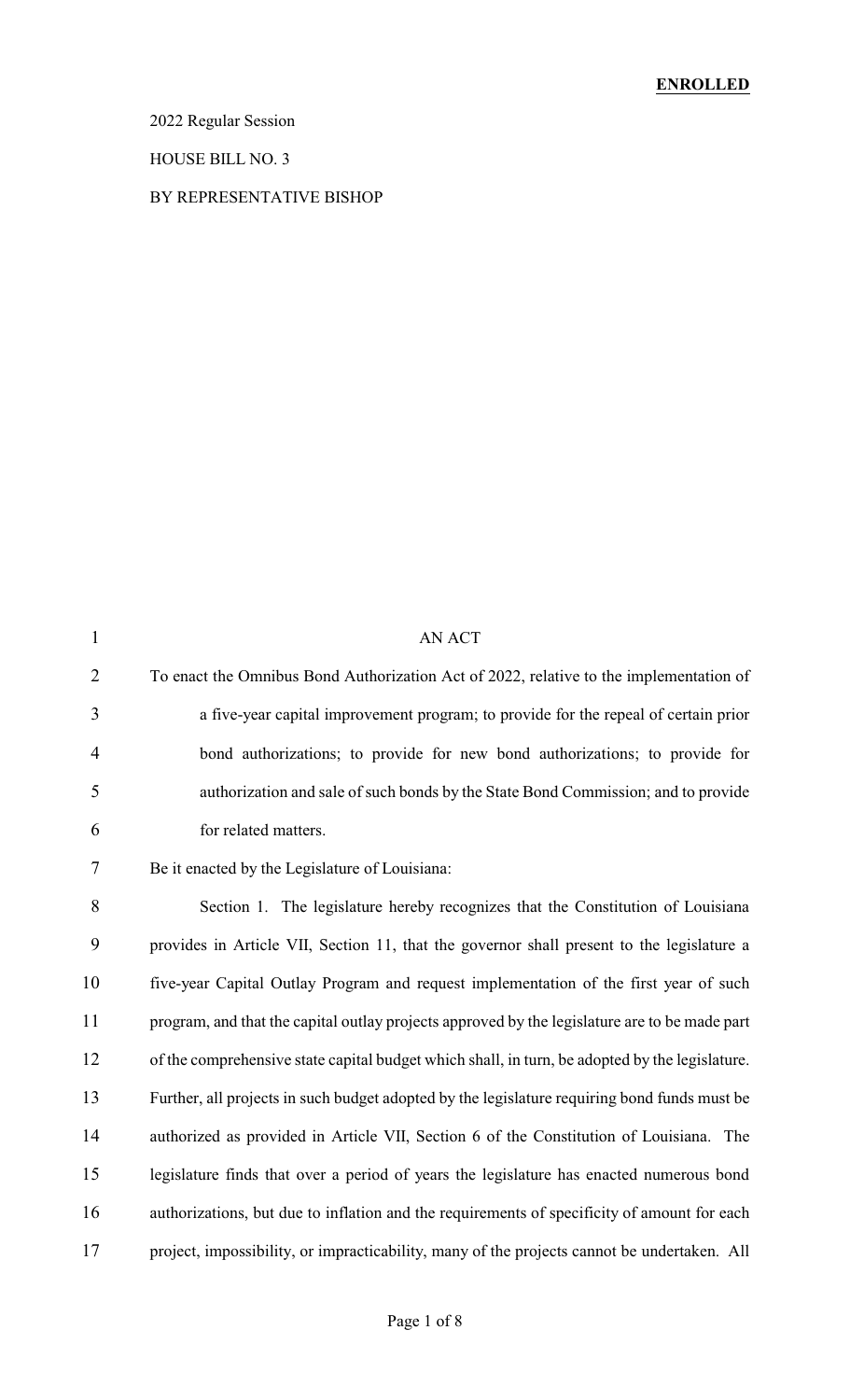of the unissued bonds must be listed in the financial statements of the state prepared from 2 time to time and in connection with the marketing of bonds, and are taken into account by rating agencies, prospective purchasers, and investors in evaluating the investment quality and credit worthiness of bonds being offered for sale. The continued carrying of the aforesaid unissued bonds on the financial statements of the state under the above described circumstances operates unnecessarily to the financial detriment of the state. Accordingly, the legislature deems it necessary and in the best financial interest of the state to repeal all Acts, except any Act authorizing the issuance of refunding bonds and Act 41 of the 2006 First Extraordinary Session, providing for the issuance of general obligation bonds in the

 state which cannot be issued for the projects contemplated, and in their stead to reauthorize general obligation bonds of the state for those projects deemed to be essential, and to authorize new projects.

 Section 2. It is the intent of the legislature that this Act shall constitute the Omnibus 14 Bond Authorization Act of 2022 and, together with any Act authorizing the issuance of refunding bonds and Act 41 of the 2006 First Extraordinary Session, shall provide bond authorization, as required by Article VII, Section 6 of the Constitution of Louisiana, for those projects to be funded totally or partially by the sale of general obligation bonds and included in House Bill No. 2 of the 2022 Regular Session as finally enacted into law (2022 Capital Outlay Act). It is the further intent of the legislature that in this year and each year hereafter an Omnibus Bond Authorization Act shall be enacted providing for the repeal of state general obligation bond authorizations for projects no longer found feasible or desirable, the reauthorization of those bonds not sold during the prior fiscal year for projects deemed to be of such priority as to warrant such reauthorization, and to enact new authorization for projects found to be needed for capital improvements.

 Section 3. Except as hereinafter provided, all prior Acts of the legislature authorizing 26 the issuance of general obligation bonds of the state of Louisiana shall be and the same are hereby repealed in their entirety. This repeal shall not be applicable to any Act providing 28 for the issuance of refunding bonds nor to Act 41 of the 2006 First Extraordinary Session, and such Acts shall remain in full force and effect and shall not be affected by the provisions of this Act. In addition, the repeal shall not in any manner affect the validity of any bonds heretofore issued pursuant to any of the bond authorizations repealed hereby.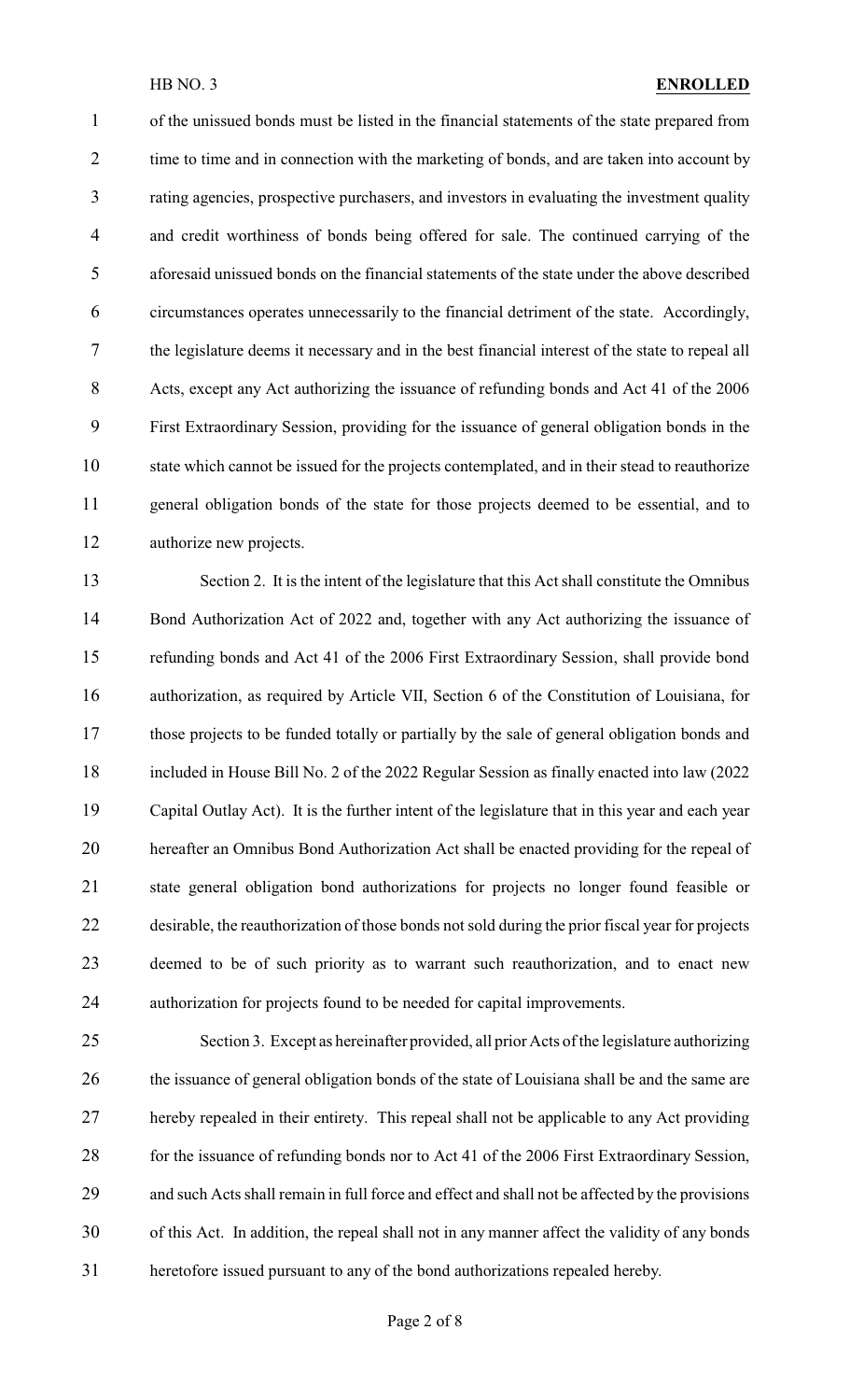Section 4. To provide funds for certain capital improvement projects the State Bond Commission is hereby authorized pursuant to Article VII, Section 6 of the Constitution of Louisiana to issue general obligation bonds or other general obligations of the state for capital improvements for the projects, and subject to any terms and conditions set forth on the issuance of bonds or the expenditure of monies for each project as is provided for in the 2022 Capital Outlay Act.

 Section 5.(A) To provide funds for certain capital improvement projects authorized prior to this Act and by this Act, which projects are designed to provide for reimbursement of debt service on general obligation bonds, the State Bond Commission is herebyauthorized pursuant to Article VII, Section 6 of the Constitution of Louisiana, to issue general obligation bonds of the state, hereinafter referred to as "project bonds", for capital improvements for the projects and subject to any terms and conditions set forth on the issuance of bonds or the expenditure of monies for each such project as provided in the 2022 Capital Outlay Act the terms of which require such reimbursement of debt service.

 (B) Without affecting, restricting, or limiting the pledge herein made of the full faith and credit of the state of Louisiana to the payment of the general obligation bonds authorized 17 by this Section and without affecting, restricting, or limiting the obligation of the state to pay the same from monies pledged and dedicated to and paid into the Bond Security and Redemption Fund, but in order to decrease the possible financial burden on the general funds of the state resulting from this pledge and obligation, the applicable management board, governing body, or state agency for which any of such project bonds are issued, in the fiscal year in which such project bonds are issued and in each fiscal year thereafter until such project bonds and the interest thereon are paid, shall transfer and make available to the state treasury, for deposit in the Bond Security and Redemption Fund, designated student fees or revenues or other revenues in an amount equal to the debt service on such project bonds in such fiscal year. In addition, the applicable management board, governing body, or state agency, in the fiscal year in which such project bonds are issued and in each of the nine immediately succeeding fiscal years thereafter, shall transfer and make available to the state treasury from designated student fees or revenues or other revenues, for credit to a reimbursement reserve account for such project bonds which shall be established in an account designated in the reimbursement contract hereafter provided for, monies in an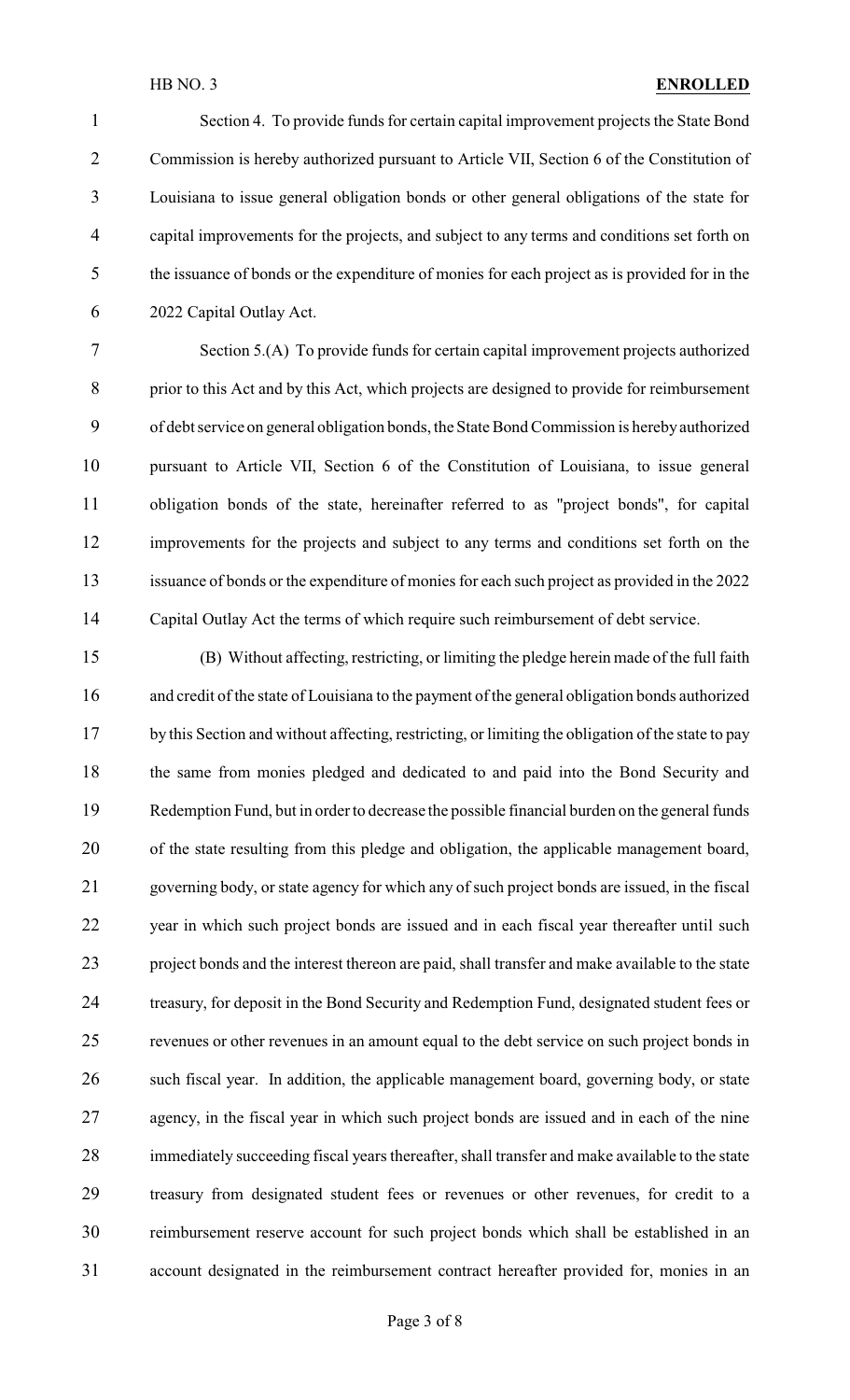amount equal to one-tenth of the average annual debt service on such project bonds, and each such reimbursement reserve account thereafter shall be maintained in said minimum amount by further transfers, if necessary, from designated student fees or revenues or other revenues by the applicable management board, governing body, or state agency to the state treasury. Each such reimbursement reserve account shall be used, if necessary, solely to make the reimbursement payments herein obligated to be made to the state treasury. When the general obligation bonds and the interest thereon issued hereunder have been paid, an amount remaining in the reimbursement reserve account, as prorated to such authorized project, shall be transferred by the state treasurer to the applicable management board, governing body, or state agency.

 (C) No project bonds authorized by this Section shall be issued for any authorized project unless and until a reimbursement contract has been entered into and executed between the applicable management board, governing body, or state agency and the State Bond Commission pertaining to the reimbursement payment and reimbursement reserve account payments for such project. The contract shall require payment into the state treasury of designated student fees or revenues or other revenues in an amount sufficient to reimburse 17 the cost to the state of the principal, interest, and premium, if any, obligated to be paid by the state on such project bonds. The State Bond Commission shall not be required to execute any such reimbursement contract unless the estimates and projections of the designated student fees or revenues or other revenues available for payment into the state treasury thereunder for the authorized projects are sufficient to reimburse the costs of the principal, interest, and premium, if any, on the project bonds. A reimbursement contract hereunder shall be authorized by resolution of the applicable management board, governing body, or state agency, or board or by act of the chief executive officer if no governing board exists. This authorization shall provide for the dates, amounts, and other details for the payments required to be made to the state treasury and for the reserve account. The authorization may contain such covenants with the State Bond Commission regarding the fixing of rates for fees and charges or revenues and such other covenants and agreements with the State Bond Commission as will assure the required payments to the state treasury. The contract shall be subject to approval by the Office of the Attorney General and the State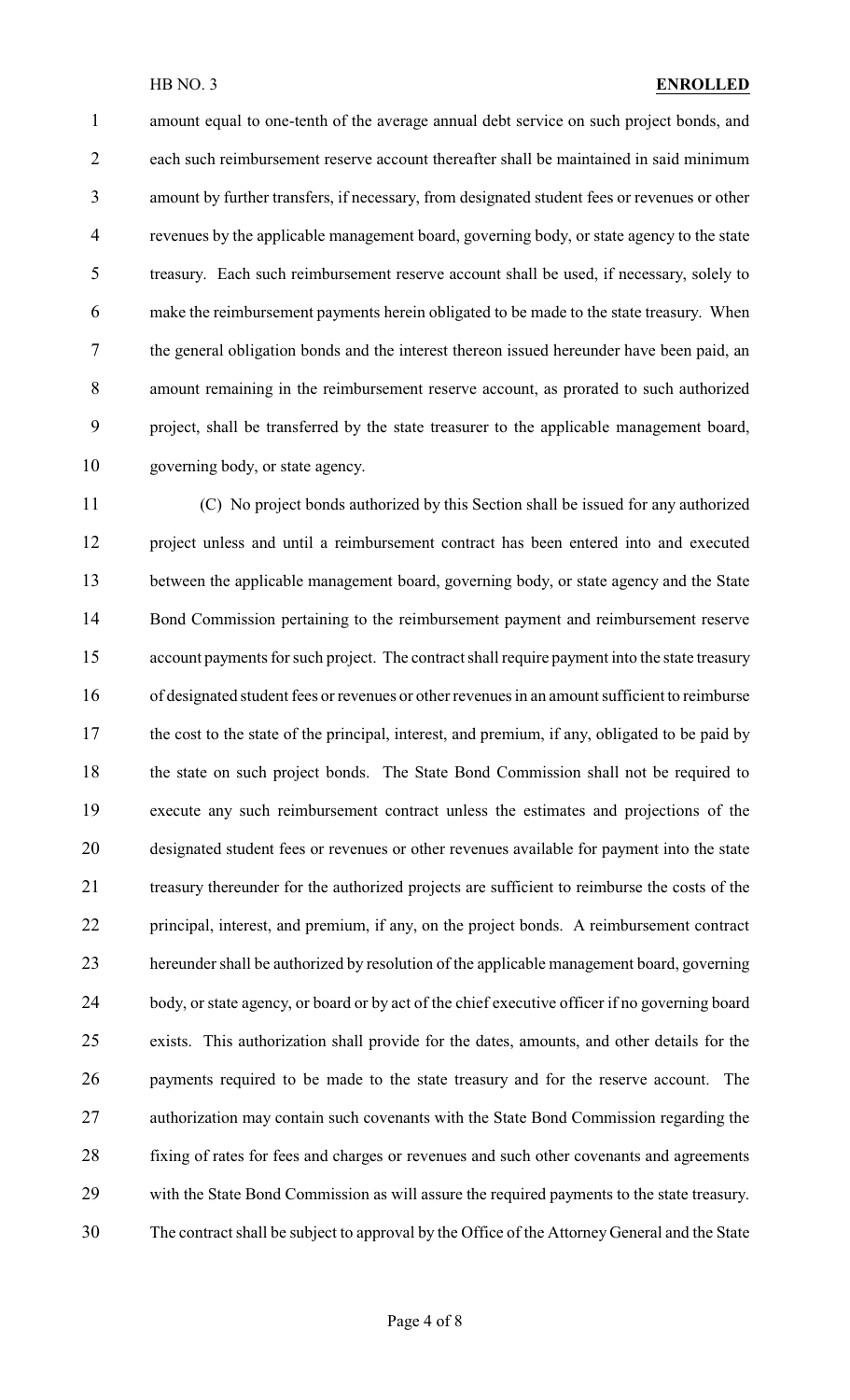Bond Commission and, when so accepted and approved, shall conclusively constitute and be the reimbursement contract for an authorized project, as required hereunder.

 (D) The obligation to make the reimbursement payments as required by a reimbursement contract may be represented by the issuance by the applicable management board, governing body, or state agency of its nonnegotiable revenue obligation in the form of a bond or other evidence of indebtedness, hereinafter referred to as "reimbursement bond". The reimbursement bond shall be issued in a single bond form, without coupons, in the principal amount equal to the aggregate principal amount of project bonds, shall be registered in principal and interest in the name of and be payable to the State Bond Commission, shall bear interest at a rate or rates equal to the interest rate or rates payable 11 on the project bonds, and shall be payable as to principal and interest at such times, in such 12 manner, from designated student fees or revenues, or other revenues, and be subject to such terms and conditions as shall be provided in the authorizing resolution or document executed by a chief executive officer, where applicable. This authorization shall be subject to approval by the State Bond Commission and the Office of the Attorney General, and when so accepted and approved, the authorization shall constitute and be the reimbursement contract for such authorized project, as required hereunder. The reimbursement bonds authorized under the provisions of this Section may be issued on a parity with outstanding reimbursement bonds of the applicable management board, governing body, or state agency, or issued on a subordinate lien basis to outstanding bonds, or a combination thereof, and may include and contain such covenants with the State Bond Commission for the security and 22 payment of the reimbursement bonds and such other customary provisions and conditions for their issuance by the applicable management board, governing body, or state agency as are authorized and provided for by general law and by this Section. Until project bonds for an authorized project have been paid, the applicable management board, governing body, or state agency shall impose fees and charges in an amount sufficient to comply with the covenants securing outstanding bonds and to make the payments required by the reimbursement contract.

 (E) In addition to the other payments herein required, reimbursement contracts shall provide for the setting aside of sufficient student fees or revenues or other revenues in a reserve fund, so that within a period of not less than ten years from date of issuance of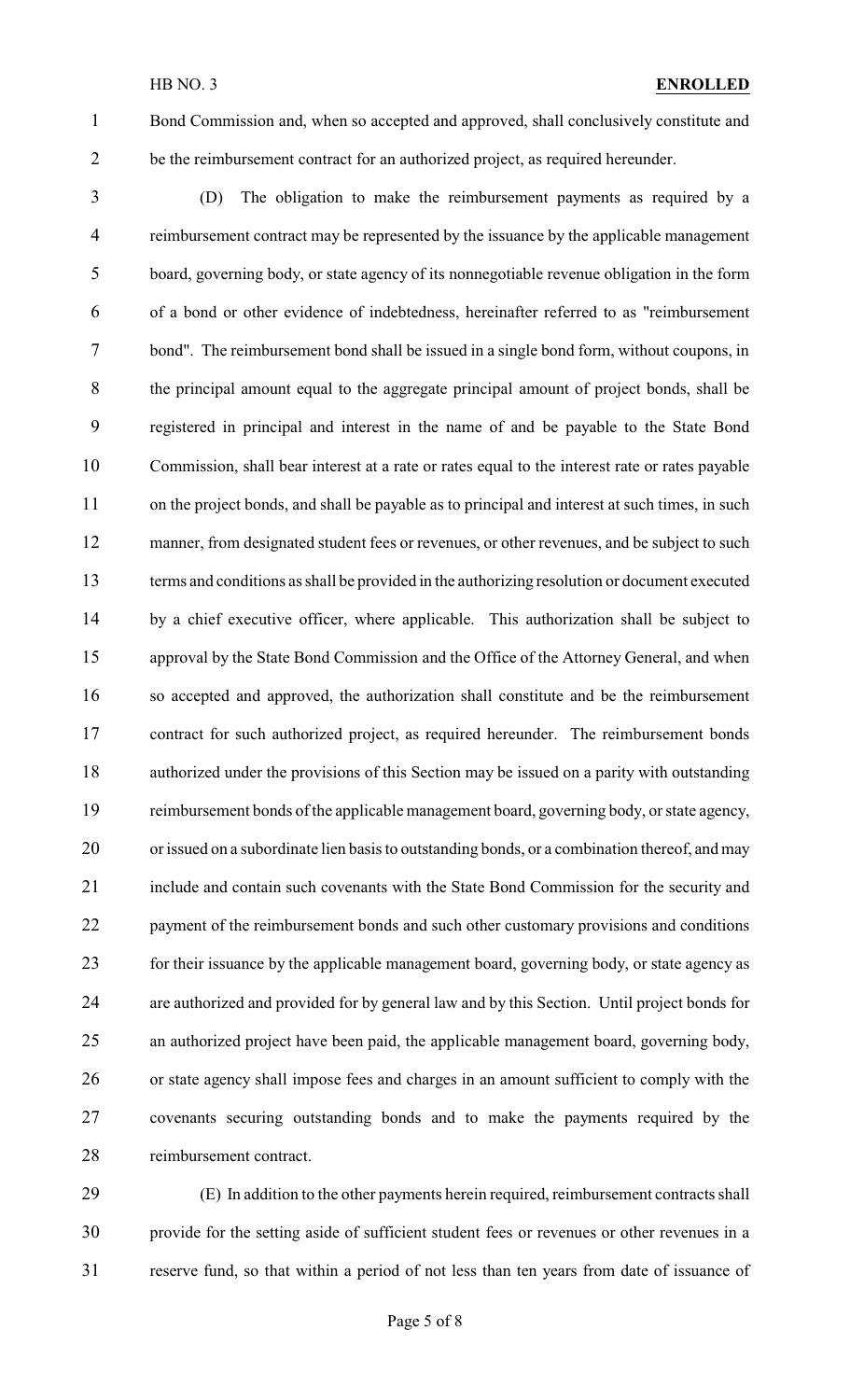project bonds there shall be accumulated in a reserve fund monies equal to a sum not less 2 than the average annual debt service requirements on such project bonds. Monies in the reserve fund shall be used for the purpose of remedying or preventing a default in making the required payments under a reimbursement contract. The reserve fund required hereunder may consist of a reserve fund heretofore or hereafter established to secure payments for reimbursement bonds of the applicable management board, governing body, or state agency, provided that (1) payments from said reserve fund to secure the payments required to be made under a reimbursement contract shall be on a parity with the payments to be made securing outstanding bonds and additional parity bonds and (2) no additional parity reimbursement bonds shall be issued except pursuant to the establishment and maintenance of an adequate reserve fund as approved by the State Bond Commission.

 (F) When the balance of reimbursement bond proceeds, for a project, are allocated to another project, the State Bond Commission is authorized to make the appropriate amendment to the reimbursement contract with the agency making the reimbursement payments.

 Section 6. The bonds authorized to be sold by the State Bond Commission pursuant to this Act shall be issued and sold in conformity with the provisions of Article VII, Section 6 of the Louisiana Constitution, R.S. 39:1361 through R.S. 39:1367, and R.S. 39:1401 through R.S. 39:1430.1, and any amendments thereto adopted prior to, at the same time as, 20 or subsequent to, the effective date of this Act. However, the provisions of R.S. 39:1365(9) 21 shall not apply to any bonds issued hereunder in the form of variable rate and/or tender 22 option bonds and that said bonds need not be issued in serial form and may mature in such year or years as may be specified by the State Bond Commission. Should any provision of 24 this Act be inconsistent with any provision of the Louisiana Revised Statutes of 1950, the provision of this Act shall govern. In connection with the issuance of the bonds authorized hereby, the State Bond Commission may, without regard to any other laws of the state 27 relating to the procurement of services, insurance, or facilities, enter into contracts upon such terms as it deems advantageous to the state for (1) the obtaining of credit enhancement or liquidity devices designed to improve the marketability of the bonds and (2) if the bonds are structured as variable rate and/or tender option bonds to provide the services and facilities required for or deemed appropriate by the State Bond Commission for such type of bonds,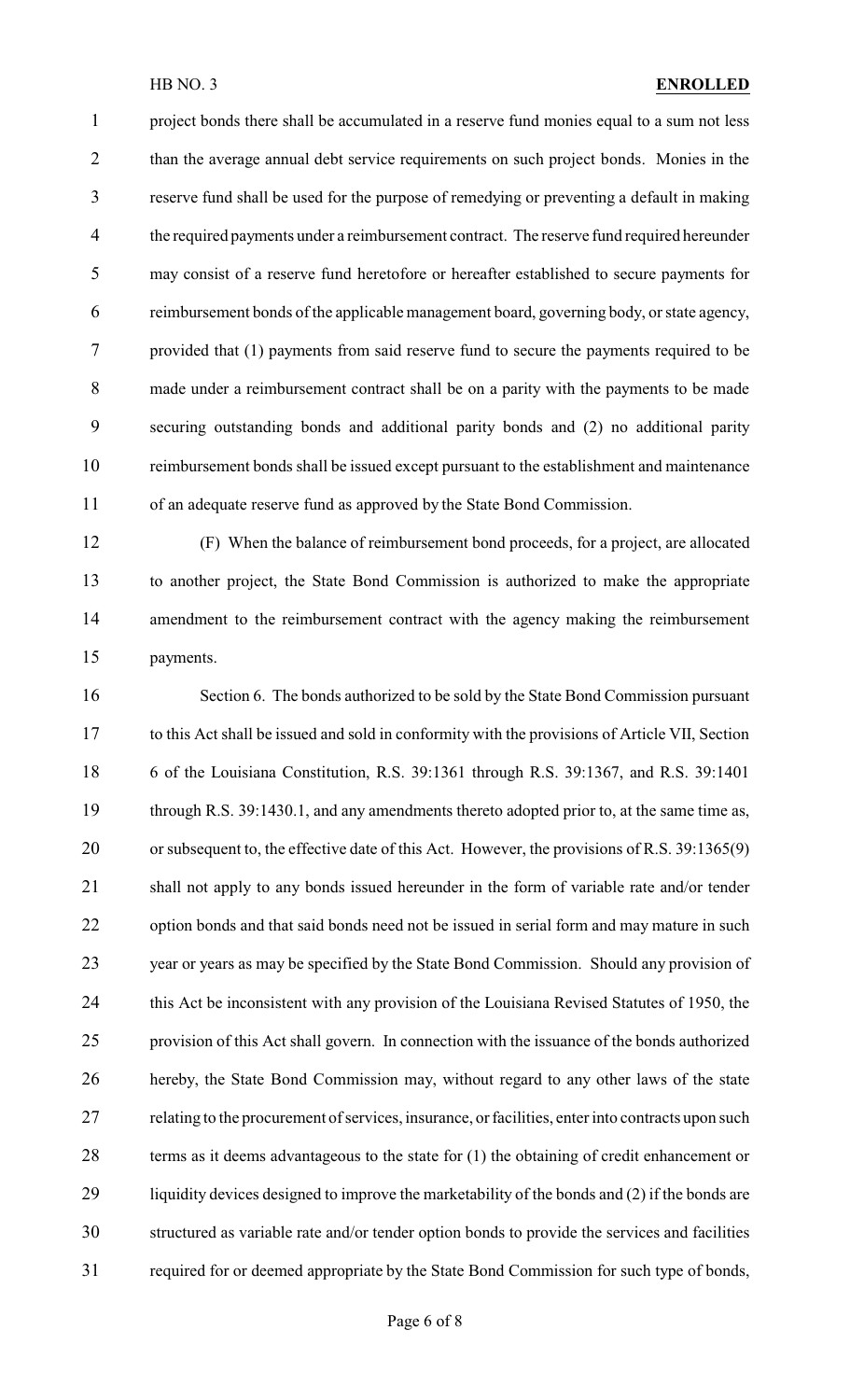including those of tender agents, placement agents, indexing agents, remarketing agents, and/or standby bond purchase facilities. The cost of obtaining credit enhancement or liquidity devices and fees for other services set forth in this Section shall, if authorized by the State Bond Commission, be paid from the Bond Security and Redemption Fund as a requirement with respect to the issuance of the bonds authorized hereby. The bonds shall be general obligations of the state of Louisiana, to the payment of which, as to principal, premium, if any, and interest, as and when the same become due, the full faith and credit of 8 the state is hereby irrevocably pledged. These bonds shall be secured by monies in the Bond Security and Redemption Fund and shall be payable on a parity with bonds and other obligations heretofore and hereafter issued which are secured by that fund. The maximum interest rate or rates on such bonds, and their maturities, shall be determined by the State Bond Commission. The state treasurer shall invest all bond proceeds until disbursed.

 Section 7. The Treasurer is hereby authorized and directed to transfer to the Bond Security and Redemption Fund to be expended on general obligation bond debt service of the related bonds (including anybonds issued to refinance such bonds) any unexpended bond proceeds balance of any general obligation account created prior to 2018 having a balance 17 of \$10,000 or less. If such bonds or refunding bonds are no longer outstanding, then such unexpended bond proceeds shall be applied to pay debt service on any outstanding general obligation bonds.

 Section 8. Unless specifically repealed, this Act shall expire, and be considered null and void and of no further effect on June 30, 2023, except as to any bonds authorized herein (1) which have been sold, (2) to which lines of credit have been issued, or (3) for which contracts for construction have been signed.

 Section 9. This Act shall become effective upon signature by the governor or, if not signed by the governor, upon expiration of the time for bills to become law without signature 26 by the governor, as provided by Article III, Section 18 of the Constitution of Louisiana. If